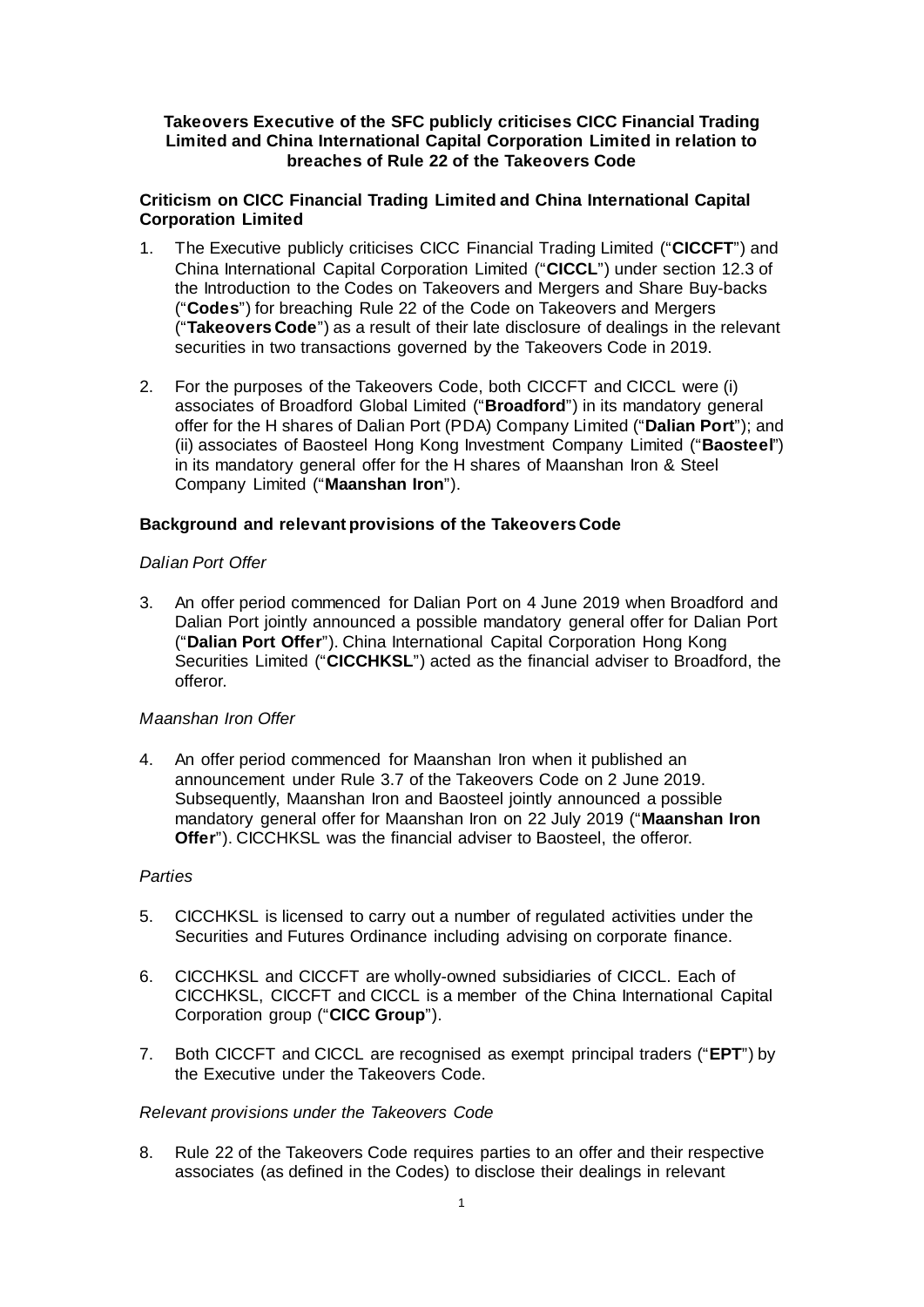securities (as defined in Note 4 to Rule 22 of the Takeovers Code) of the offeree company (and of the offeror in a securities exchange offer) conducted for themselves or on behalf of clients during an offer period. The relevant provisions of Rule 22 are set out in full in the **Appendix** to this statement.

- 9. The definition of "associate" under the Takeovers Code covers "*any financial and other professional adviser… [to an offeror or the offeree company] … and persons controlling, controlled by or under the same control as the advisers…*". It also includes "*any exempt principal trader… which is controlling, controlled by or under the same control as the financial and other professional adviser to [an offeror or the offeree company]…*".
- 10. The Takeovers Code also defines an "exempt principal trader" as a person who trades as a principal in securities only for the purpose of derivative arbitrage or hedging activities such as closing out existing derivatives, delta hedging in respect of existing derivatives, index related product or tracker fund arbitrage in relation to the relevant securities during an offer period.
- 11. The note to the definition of derivative provides that "…*it is not the intention of the Codes to restrict dealings in, or require disclosure of, derivatives which have no connection with an offer…The Executive will not normally regard a derivative which is referenced to a basket or index including relevant securities as connected with an offeror or potential offeror if at the time of dealing the relevant securities in the basket or index represent less than 1% of the class in issue and less than 20% of the value of the securities in the basket or index...*".

## **Breaches of Rule 22 of the Takeovers Code**

*Trades executed by CICCL* 

- 12. CICCL is a designated liquidity provider of a pre-existing A-share index-tracking exchange traded fund ("**ETF**") listed on the Shenzhen Stock Exchange ("**SZSE**"). In performing its pre-existing obligations as a liquidity provider, it creates and redeems ETF units ("**ETF Trades**"). The creation of ETF units involves the acquisition by CICCL of a basket of underlying securities listed on the Shanghai Stock Exchange ("**SSE**") and SZSE ("**Acquisitions**") which will then be delivered to an ETF provider in exchange for a block of ETF units with the same market value. Upon unsolicited client request for redemption of the ETF units, CICCL delivers the ETF units to the ETF provider in return for an equivalent basket of the underlying securities. CICCL will then dispose of these underlying securities in the market ("**Disposals**" together with the Acquisitions, the "**ETF-related Hedging Trades**").
- 13. CICCL also executed index arbitrage activities which involved taking short positions in an A-share index futures product ("**Index Futures Trades**") and entering into related hedging transactions. The hedging transactions required acquisition of the underlying constituent stocks of the index ("**Index-related Acquisitions**") or related ETF units. In the case where ETF units were acquired for hedging, when squaring its position, CICCL might request for redemption and disposal of the underlying stocks afterwards ("**Index-related Disposals**", together with Index-related Acquisitions, the "**Index-related Hedging Trades**").
- 14. The A shares of Dalian Port and Maanshan Iron were underlying constituent stocks in the ETF and the index futures product. According to the definition of EPT, EPTs are permitted to execute the ETF Trades, the Index Futures Trades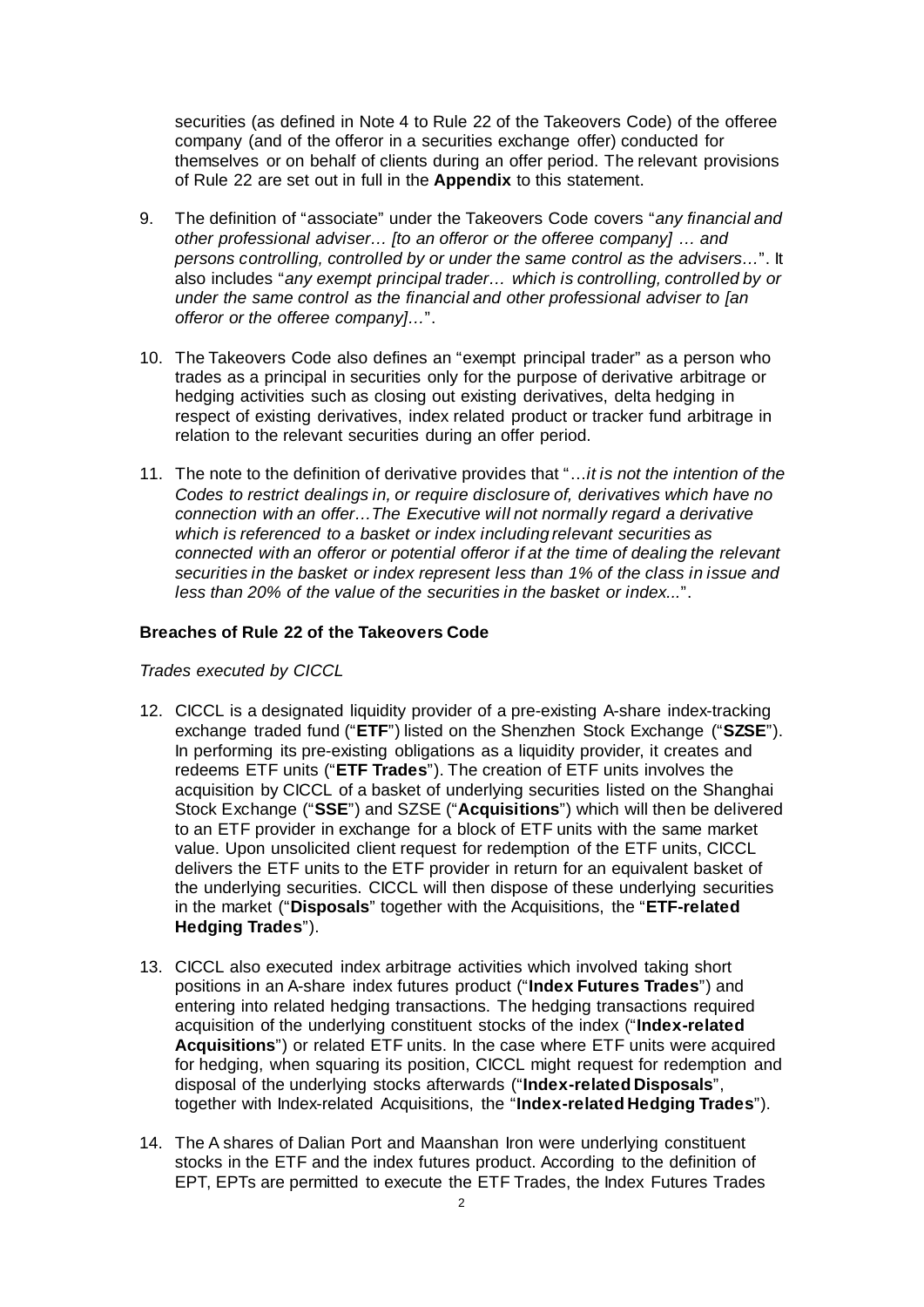and their respective related hedging transactions (collectively, the "**Permitted Trades**") during an offer period. As the ETF Trades and the Index Futures Trades (together, the "**Derivative Trades**") are trades relating to derivatives which were referenced to a basket or index including the relevant securities of either Dalian Port or Maanshan Iron that represented less than 1% of their respective class in issue and less than 20% of their respective value of the securities in the basket or index ("**Threshold**"), the Derivative Trades were not considered as having a connection with the Dalian Port Offer or the Maanshan Iron Offer (together, the "**Offers**"). Therefore, no disclosure for the Derivative Trades was required.

- 15. However, the ETF-related Hedging Trades and the Index-related Hedging Trades (collectively, the "**Relevant CICCL Trades**") were trades that involved the underlying relevant securities of Dalian Port and Maanshan Iron and not derivatives that were unconnected to the Offers. It follows that CICCL should have made public disclosures of the Relevant CICCL Trades no later than 12:00 noon on the business day following the date of each of the Relevant CICCL Trades in compliance with Rule 22 of the Takeovers Code.
- 16. In relation to the A shares in Dalian Port, CICCL executed, in respect of the ETF Trades, 8 ETF-related Hedging Trades, and in respect of the Index Futures Trades, 6 Index-related Hedging Trades during the period between 4 June 2019 and 25 June 2019. As regards A shares of Maanshan Iron, CICCL executed, in respect of the ETF Trades, 11 ETF-related Hedging Trades, and in respect of the Index Futures Trades, 6 Index-related Hedging Trades during the period between 3 June 2019 and 25 June 2019.

#### *Trades executed by CICCFT*

- 17. CICCFT executed swap transactions involving a basket of stocks which included the A shares of Dalian Port and Maanshan Iron ("**Swap Trades**"). CICCFT also conducted the related delta-one hedging trades of the underlying securities to fully hedge its proprietary positons in the Swap Trades by taking opposite positions in the market through CICCHKSL as its broker ("**Swap Hedging Trades**").
- 18. Similar to the Derivative Trades, the Swap Trades were permitted trades under the definition of EPT involving relevant securities of Dalian Port and Maanshan Iron with the relevant percentages falling below the Threshold. The Swap Trades were therefore considered not connected to the Offers and were exempted from the disclosure requirements.
- 19. However, CICCFT should have made timely public disclosures in respect of the Swap Hedging Trades which involved acquisitions or disposals of the relevant securities of Dalian Port or Maanshan Iron during the relevant period.
- 20. CICCFT, through CICCHKSL as its broker, executed a total of 28 and 33 Swap Hedging Trades involving the A shares of Dalian Port and Maanshan Iron respectively during the period between 3 June 2019 and 26 June 2019.

# **Consultation with the Executive**

21. On 27 June 2019, the compliance team of CICCHKSL consulted the Executive about the general nature of hedging trades in the context of the Offers, and the applicable disclosure requirements under Rule 22 of the Takeovers Code. While the Derivative Trades and the Swap Trades do not require disclosure as they are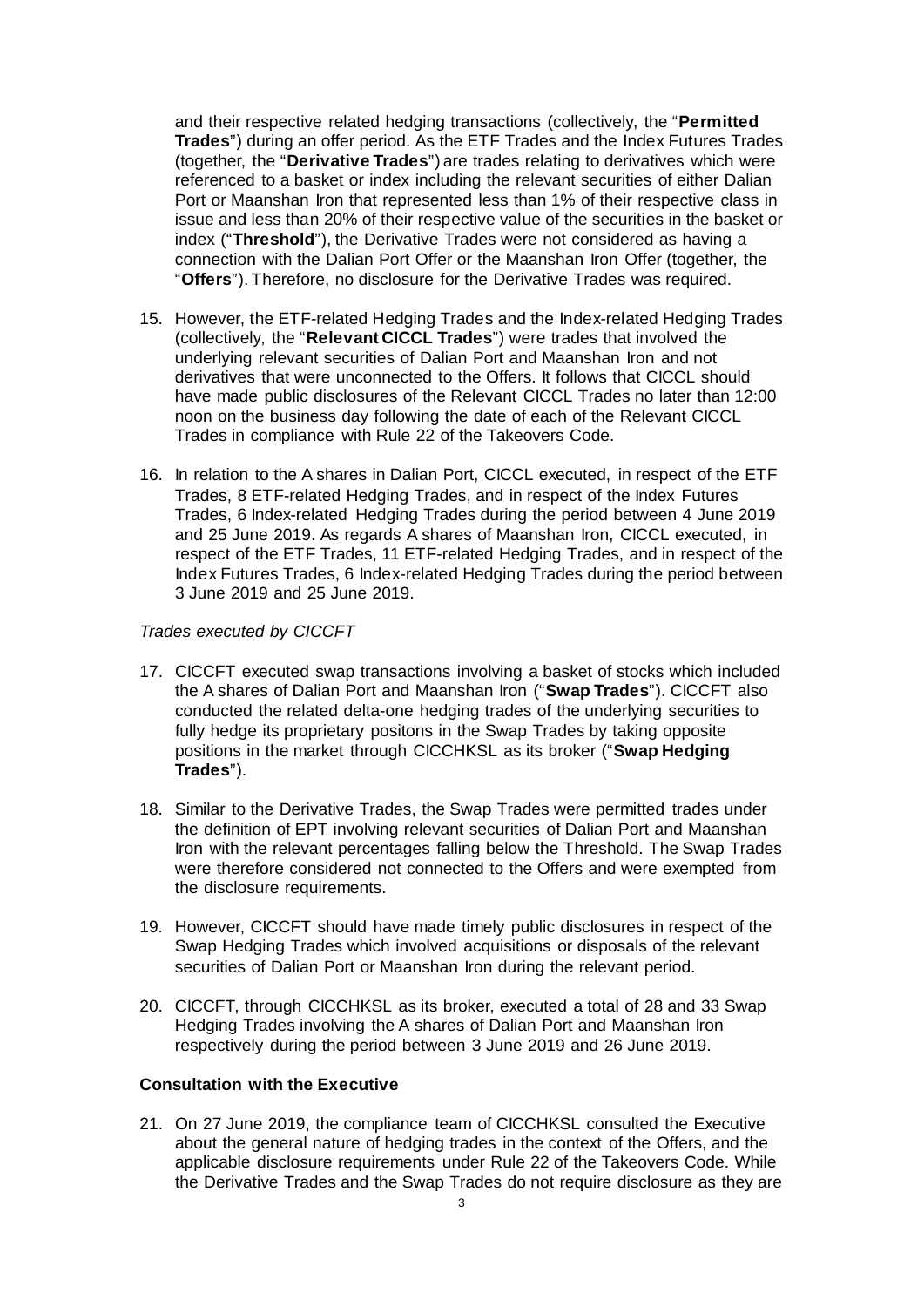not considered "connected with an offer", it became apparent then that CICCFT and CICCL should have made requisite disclosures of: (i) the Relevant CICCL Trades; and (ii) the Swap Hedging Trades (collectively, the "**Relevant Trades**") in compliance with Rule 22 of the Takeovers Code.

22. Following its consultation with the Executive on 27 June 2019, CICCFT and CICCL immediately self-reported the non-compliance with the Takeovers Code and submitted all requisite disclosures on 28 June 2019.

#### **Apology by CICC Group and Actions Taken**

23. CICC Group accepts the oversight of the disclosure obligations of CICCFT and CICCL in respect of the Relevant Trades and that there were shortcomings in its disclosure compliance system. It has apologised for the Rule 22 breaches and emphasised that it takes the matter extremely seriously as evidenced by its prompt action to make the submissions, the measures adopted and the fact that the matter was escalated to senior levels of the CICC Group.

#### *Enhanced measures to ensure compliance in future*

- 24. To address the shortcomings in its compliance with the Takeovers Code and to ensure future compliance, CICC Group implemented a number of measures including the following:
	- (a) CICC Group's internal reporting control has been enhanced with the reporting staff requiring to reconcile trades approved by the compliance control room to the relevant operations reports and vice versa;
	- (b) CICC Group has engaged an external counsel to:
		- (i) review its existing compliance manual for the purpose of the Takeovers Code;
		- (ii) assist in reviewing the existing merger and acquisition control list and to provide technical advice on CICC Group's review of the reporting system with a view to enhancing compliance with the disclosure requirements under the Takeovers Code; and
		- (iii) provide a series of additional training for all relevant staff on takeovers matters including disclosure of dealings and compliance with the Takeovers Code;
	- (c) internal compliance reminders to traders and relevant operation teams to remind them of the reporting obligations; and
	- (d) for each Code-regulated transaction, equities line compliance team will additionally remind traders and operations teams of the relevant trade restrictions and reporting obligations and monitor their trades to ensure compliance with the Takeovers Code.
- 25. CICC Group has also committed to put in place the following enhancement measures :
	- (a) CICC Group will establish a centralised reporting information technology system to cover its trading operations where practicably viable through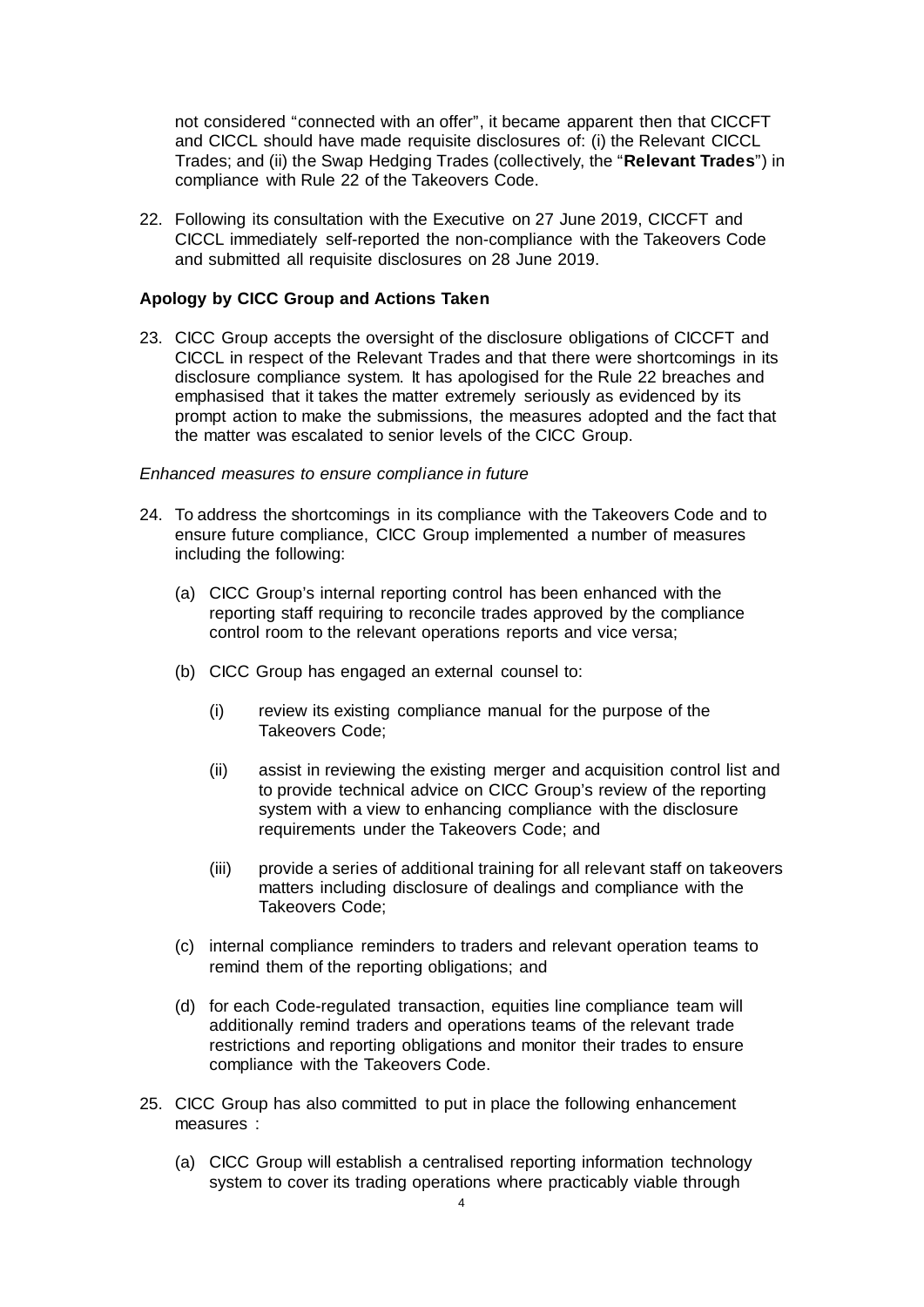which the reporting staff can extract data directly from the system instead of relying on operations teams' email reporting;

- (b) CICC Group will streamline its operations systems such that trade details can be centralised into one or two back office systems for easy co-ordination; and
- (c) CICC Group will strengthen its internal notification and compliance procedures whereby the internal guideline will be reviewed to set out more explicitly the reporting obligation for all products, in particular the more complex products.

#### **Executive's comments**

26. The disclosure obligations under Rule 22 of the Takeovers Code are intentionally onerous to reflect the fact that a high degree of transparency is essential to the efficient functioning of the market in an offeree company's shares and/or offeror company's shares in the case of a securities exchange offer during the critical period of an offer or possible offer. Timely and accurate disclosure of information in relation to dealings by the offeree company's or the offeror company's associates including advisers plays a fundamental role in ensuring that takeovers are conducted within an orderly framework and that the integrity of the markets is maintained. This is in line with General Principle 6 which provides that:

"*All persons concerned with offers should make full and prompt disclosure of all relevant information and take every precaution to avoid the creation or continuance of a false market. Parties involved in offers must take care that statements are not made which may mislead shareholders or the market.*"

- 27. CICCFT and CICCL, as associates of Broadford and Baosteel, failed to make timely disclosure of details of their dealings in the relevant securities of Dalian Port and Maanshan Iron between 3 June 2019 and 26 June 2019 during the offer period. The late filings of dealings in relation to the Relevant Trades under Rule 22 of the Takeovers Code by CICCFT and CICCL is a breach of General Principle 6 as well as Rule 22 of the Takeovers Code. The Executive considers that the breach merits the present disciplinary action.
- 28. In reaching the decision to issue this public criticism, the Executive paid considerable regard to the prompt submission of all requisite disclosures by CICCFT and CICCL the next day following consultation with the Executive. The Executive has also taken into consideration all other relevant factors, including, among other things, the Relevant Trades are Permitted Trades, the relative short period of breach, CICC Group's full co-operation with the Executive on the review of this matter, and the additional controls and measures CICC Group has since implemented and committed to put in place to ensure future compliance with the Takeovers Code.
- 29. CICCFT and CICCL accept that they failed to comply with Rule 22 of the Takeovers Code as described and have agreed to the disciplinary action being taken against them under section 12.3 of the Introduction to the Codes.
- 30. The Executive wishes to take this opportunity to clarify that while disclosures for dealings in certain derivatives which are not considered as having a connection with an offer or potential offer are not required, this should not be interpreted to mean that disclosures for their related hedging activities are similarly not required.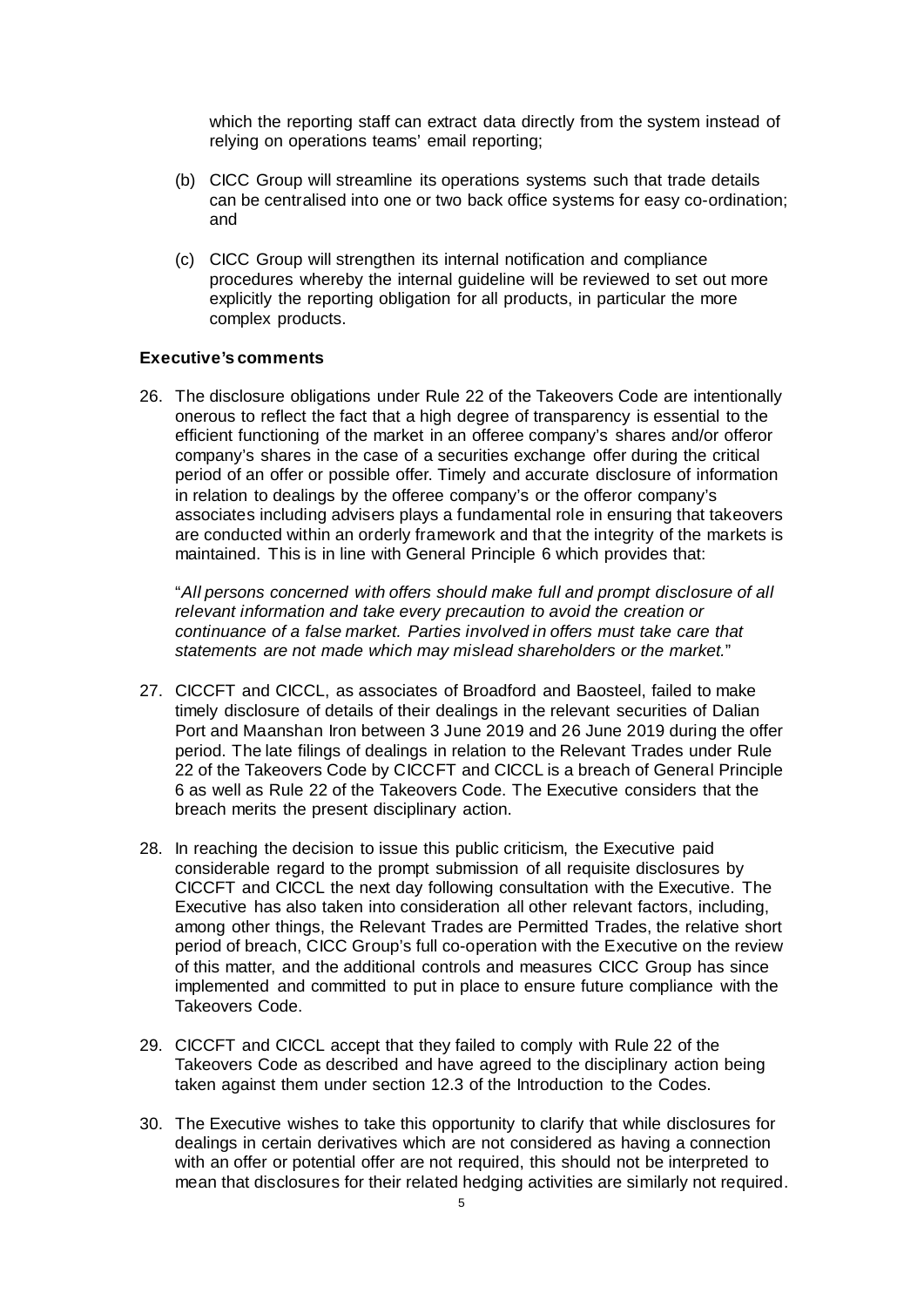Holdings by parties related to an offer are material information in the context of an offer. Parties and particularly EPTs which are required to submit an annual confirmation to the Executive confirming that, among other things, suitable compliance procedures are in place, should pay regard and analyse the nature and circumstances of their trading activities carefully in determining whether disclosures under the Takeovers Code are required during an offer period. If in doubt, the Executive should be consulted.

31. Finally the Executive wishes to take this opportunity to remind practitioners and parties who wish to take advantage of the securities markets in Hong Kong that they should conduct themselves in matters relating to takeovers and mergers in accordance with the Codes. In any cases of doubt as to the application of Rule 22, the Executive should be consulted.

18 June 2020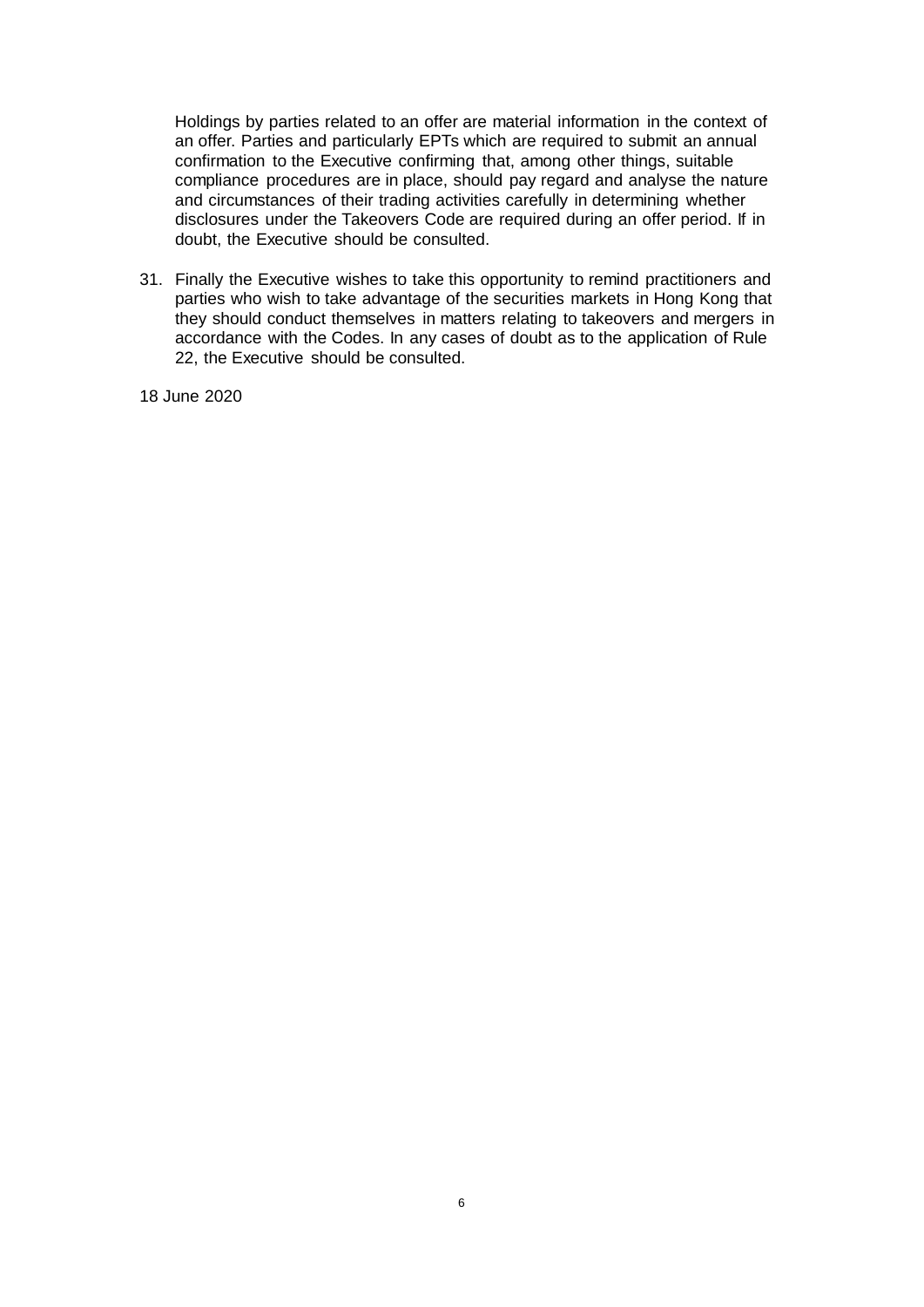# **Appendix**

The relevant provisions of Rule 22 are set out in full below:

Rule 22.1(a)

Dealings in relevant securities by an offeror or the offeree company, and by any associates of either of them, for their own account during an offer period must be publicly disclosed in accordance with Notes 5, 6 and 7 to this Rule 22.

Rule 22.4

Dealings in relevant securities by an exempt principal trader connected with an offeror or the offeree company should be aggregated and disclosed, in accordance with Note 6(a) to this Rule 22, not later than 12.00 noon on the business day following the date of the transactions, stating the following details:–

- (i) total purchases and sales;
- (ii) the highest and lowest prices paid and received; and
- (iii) whether the connection is with an offeror or the offeree company.

In the case of dealings in options or derivatives, full details should be given so that the nature of the dealings can be fully understood (see Note 7 to this Rule 22).

Note 4 to Rule 22

*Relevant securities for the purpose of this Rule 22 include:–*

- *(a) securities of the offeree company which are being offered for or which carry voting rights;*
- *(b) equity share capital of the offeree company and, in a securities exchange offer only, of an offeror or of a company the securities of which are to be offered as consideration for the offer (as the case may be);*
- *(c) securities of an offeror or of a company the securities of which are to be offered as consideration for the offer (as the case may be) which carry the same or substantially the same rights as any to be issued as consideration for the offer;*
- *(d) securities carrying conversion or subscription rights into any of the foregoing; and*
- *(e) options and derivatives in respect of any of the foregoing.*

*The taking, granting, exercising, lapsing or closing out of an option (including a traded option contract) in respect of any of the foregoing or the exercise or conversion of any security under (d) above whether in respect of new or existing securities and the acquisition of, entering into, closing out, exercise (by either party) of any rights under, or issue or variation of, a derivative will be regarded as a dealing in relevant securities (see also Notes 7 and 9 to this Rule 22).*